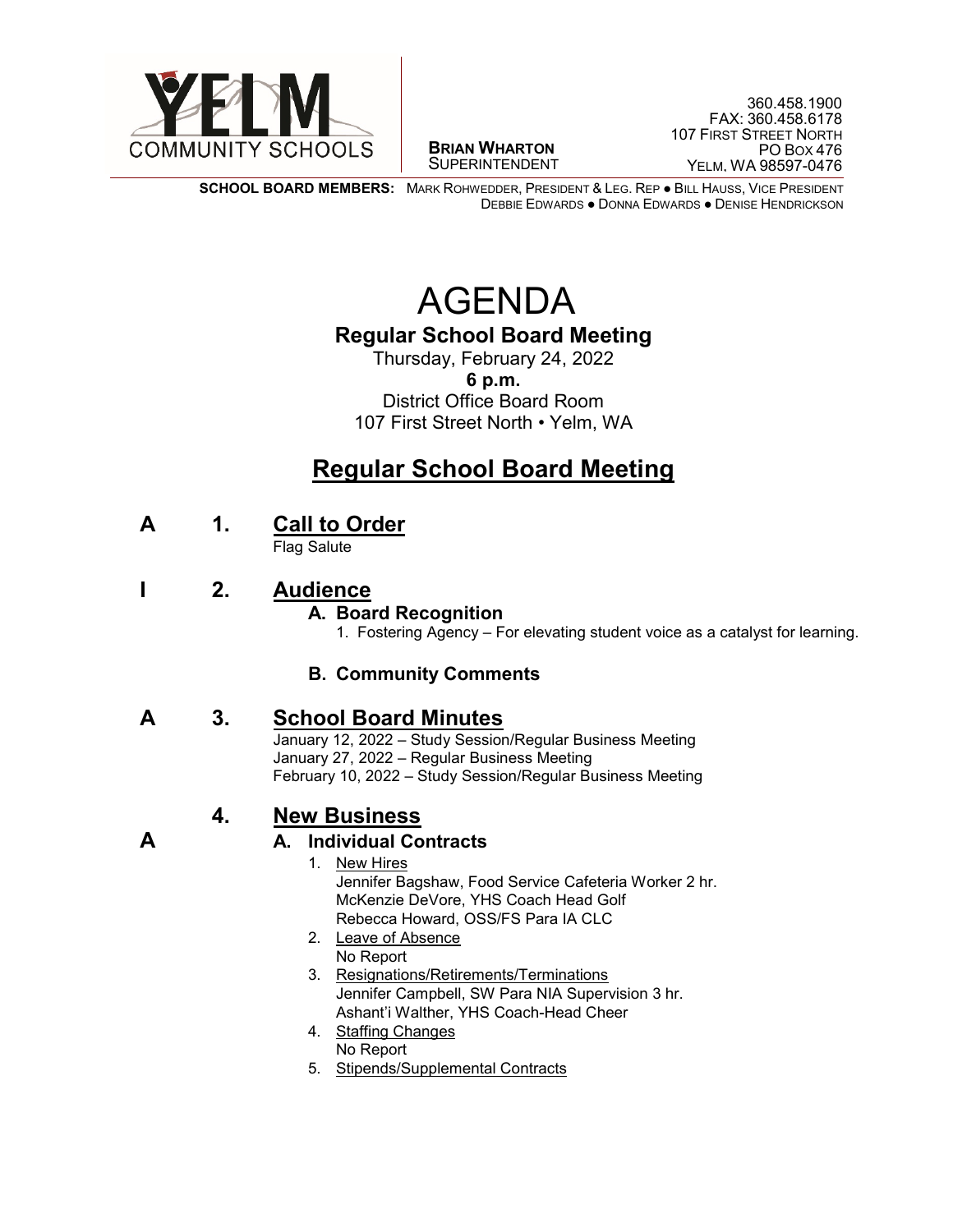**Amount** 

| Α |  | <b>B.</b> Acceptance of Gifts                                 |          |  |
|---|--|---------------------------------------------------------------|----------|--|
|   |  | <b>Donor</b>                                                  | Amour    |  |
|   |  | Bean Water Espresso, percentage of profits to Girls Wrestling | \$210.00 |  |
|   |  |                                                               | \$483.00 |  |
|   |  | Lackamas PTO, to fund several Lackamas projects\$57,364.41    |          |  |
| А |  | C. 2022-2023 Student Calendar                                 |          |  |
|   |  | D. Asset Preservation Program                                 |          |  |
|   |  |                                                               |          |  |
|   |  | E. Policy, Revisions, Deletions                               |          |  |

- First Reading for Review 2418 Waiver of High School Graduation Credits (revised)<br>2418F Waiver of High School Graduation Credits (revised)
- 2418F Waiver of High School Graduation Credits (revised)
- 2195P Academic Acceleration (revised)<br>3207 Prohibition of Harassment. Intimic
- 3207 Prohibition of Harassment, Intimidation and Bullying (revised)<br>3207P Prohibition of Harassment, Intimidation and Bullying (revised)
- 3207P Prohibition of Harassment, Intimidation and Bullying (revised)<br>3122 Excused and Unexcused Absences (revised)
- 3122 Excused and Unexcused Absences (revised)<br>3122P Excused and Unexcused Absences (revised)
- Excused and Unexcused Absences (revised)
- 4311 School Resource Officer (revised)
- 4311P School Safety and Security Services Program (new)<br>5011 Sexual Harassment of District Staff Prohibited (revise
- 5011 Sexual Harassment of District Staff Prohibited (revised)
- Sexual Harassment of District Staff Prohibited (revised)

### **A 5. Vouchers and Payroll**

| A. General Fund          | #70143797 - 70143967 | \$1,226,821.98 |
|--------------------------|----------------------|----------------|
| B. ASB Fund              | #70408755 - 70408777 | \$24,147.04    |
| C. Capital Projects Fund | #70501308 - 70501329 | \$4,333,403.10 |
| D. ACH                   | #212200013-212200014 | \$1,226.75     |
| E. January Payroll       |                      | \$5,734,117.89 |
|                          |                      |                |

#### **A 6. Facilities Report: Public Works:**

| Project # | <b>Amount</b> | Vendor / Reason                                       |  |  |  |
|-----------|---------------|-------------------------------------------------------|--|--|--|
| 04.21     | \$900.90      | Evergreen Fire & Security / Beam Detector Trouble -   |  |  |  |
|           |               | <b>YHS</b>                                            |  |  |  |
| 09.21     | \$136.50      | INSI / New Data Drop - SW                             |  |  |  |
| 11.21     | \$2,970.00    | INSI / Replace IDF - LA                               |  |  |  |
| 23.21     | \$1,659.94    | INSI / New Data Drops - YHS                           |  |  |  |
| 24.21     | \$1,655.16    | INSI / New Data Drops - PR                            |  |  |  |
| 29.21     | \$711.11      | INSI / Health Room Data Drop - FT                     |  |  |  |
| 34.21     | \$1,902.81    | INSI / New Data Drops in Technology - YMS             |  |  |  |
| 35.21     | \$1,899.25    | INSI / Cabling for New Workstation in Auto Shop - YHS |  |  |  |
| 37.21     | \$711.11      | INSI / Cabling for New Workstation - MP               |  |  |  |
| 38.21     | \$403.30      | INSI / Cabling for New Workstation - LA               |  |  |  |
| 39.21     | \$703.30      | INSI / Cabling for New workstation - MK               |  |  |  |
| 52.21     | \$2,951.04    | KCDA-NW Playground / Wood Chips Blown in - MK         |  |  |  |
| 79.21     | \$398.52      | Hermanson / Pump #2 in Fault - MK                     |  |  |  |
| 81.21     | \$922.74      | Sound Electronics / Repair Intercom - RMS             |  |  |  |
| 82.21     | \$805.68      | Sound Electronics / Security System Repair - MK       |  |  |  |
| 84.21     | \$4,495.39    | Hermanson / Boiler in Fault-YHS                       |  |  |  |
| 86.21     | \$3,931.20    | Wood & Link / Install Chain Link Fence-Fast Pitch -   |  |  |  |
|           |               | YHS                                                   |  |  |  |